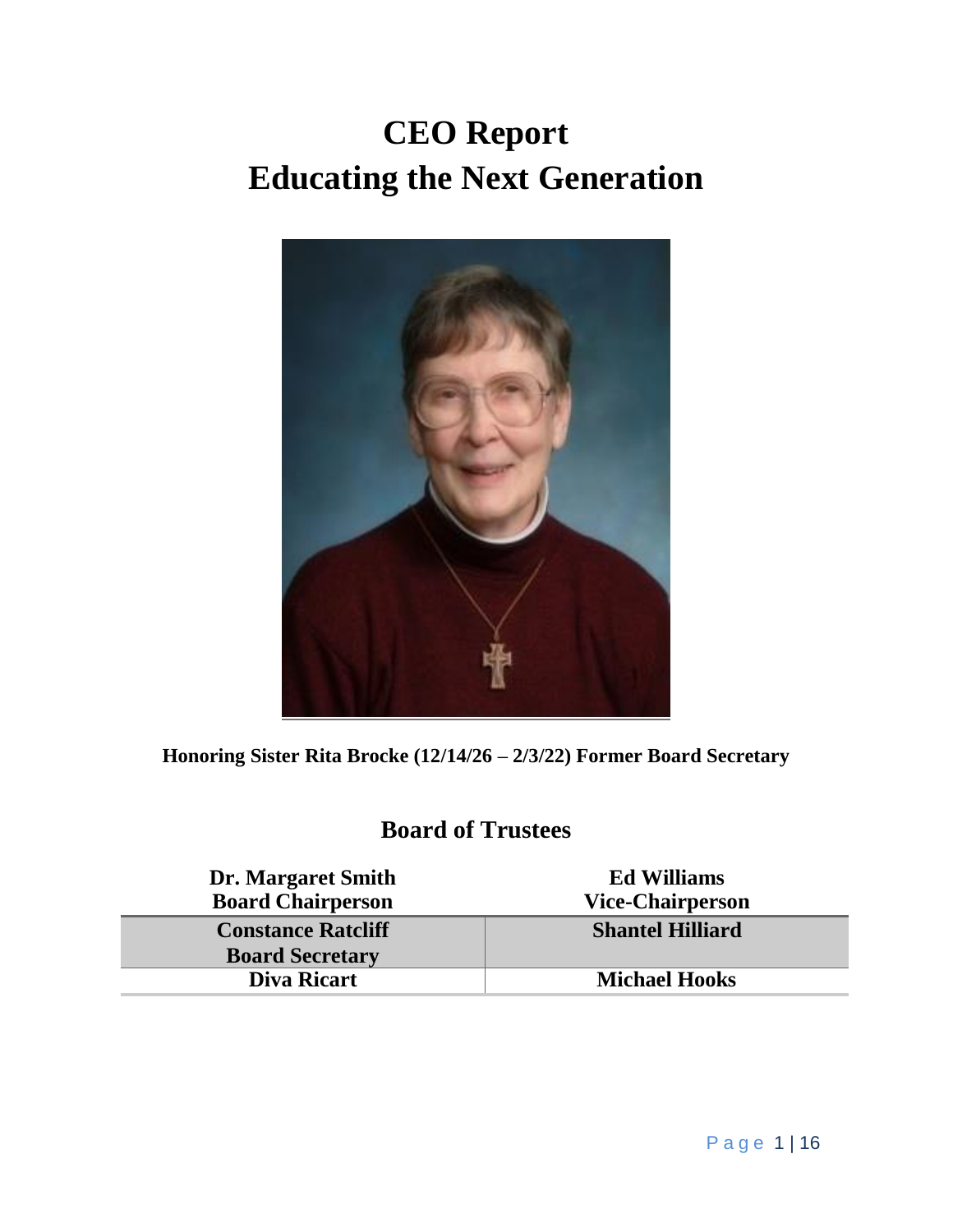# **February 17, 2022**

# **Table of Contents**

**3. Current Business Activity 4. Educational Leader's Report**

**13. Human Resources Report**

**14. RFO Update**

**15. Treasurer's Report**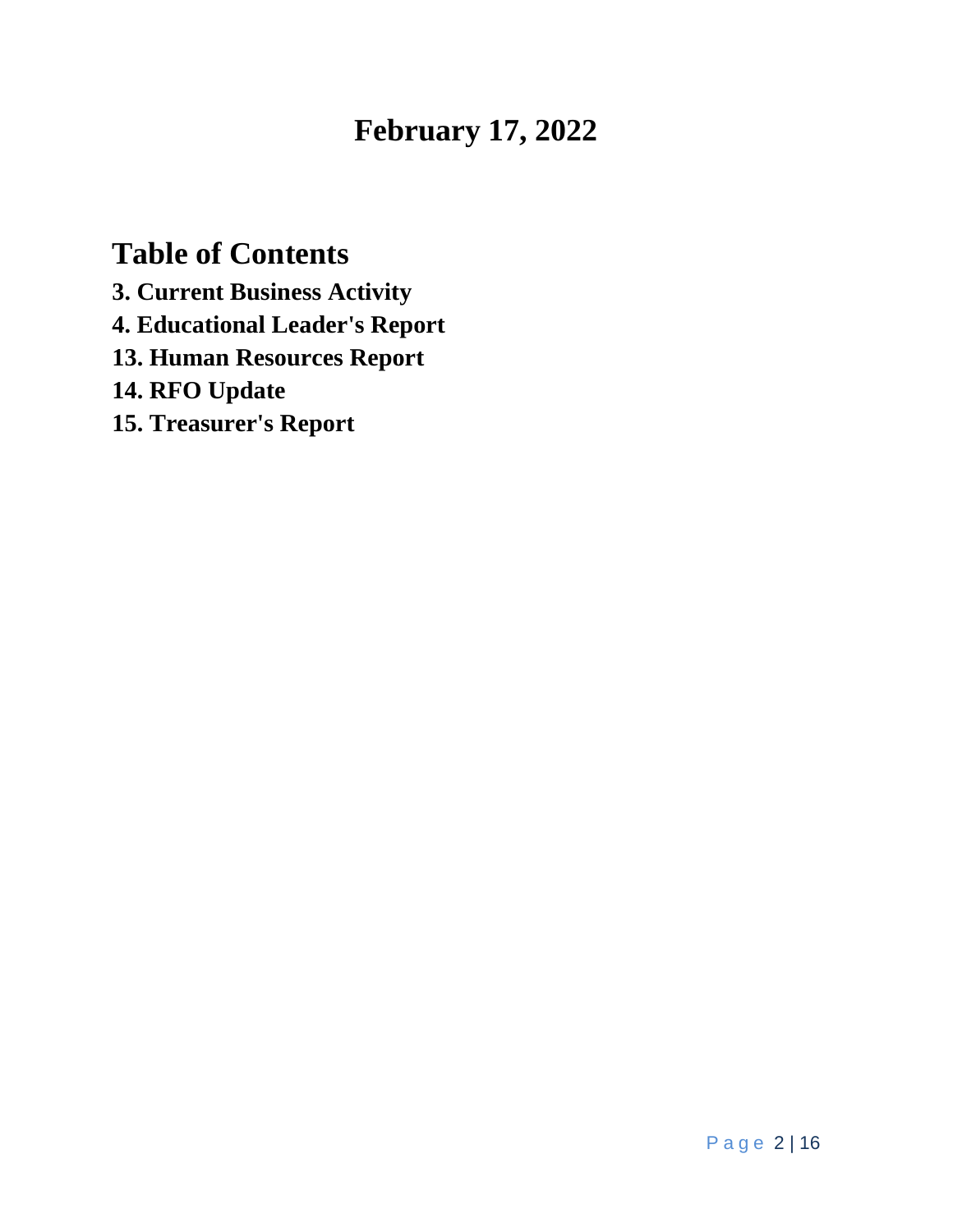## **Current Business Activity (1/22 – 2/14)**

- 1. Our winter testing finished as of February 7. WIDA testing will continue through March 4.
- 2. Our PASA and PSSA results have come in. Once we have had a chance to go over the data, we will send the data analysis to the Board.
- 3. Rise sent the student/parent information requested by the ESD on 2/14/22.
- 4. As required, Rise has updated its ESSR II relief funds narrative with the help of Charter Choices to address the ongoing impact of COVID at our school.
- 5. The school's finance team submitted our 470 for E-Rate to outline possible needs for the 2022-23 school year.
- 6. The finance team submitted our reimbursement to Pears (our food program) on 2/1/2022.
- 7. The school is currently celebrating Black History month by promoting a love for reading and learning about the value of the contributions made by Blacks to our nation and the world. All students are learning to appreciate the differences of others and how we all benefit from those differences.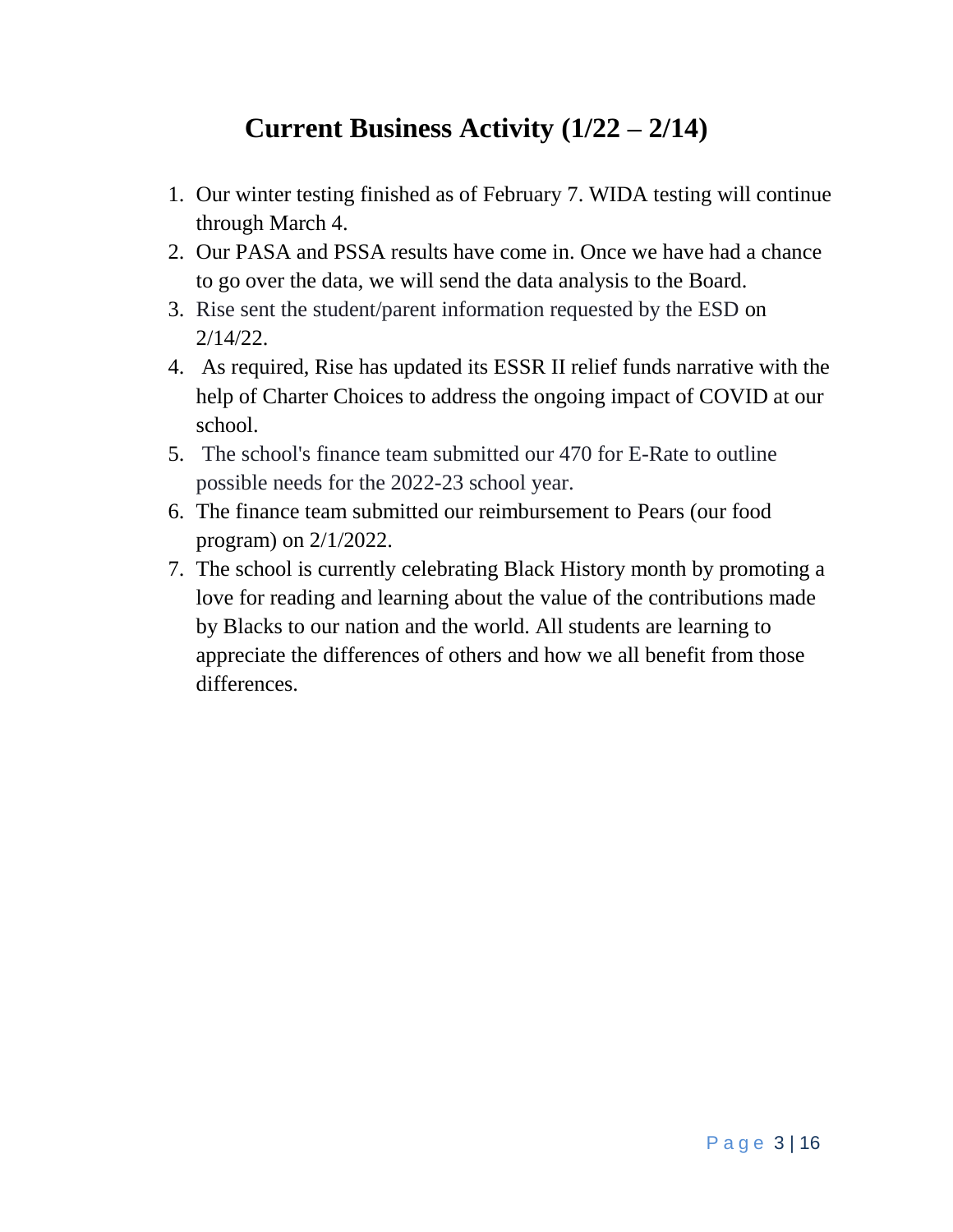#### *Educational Leader's Report February 2022*

|                                                | Erie Rise Leadership Academy Charter School |                                |       |  |
|------------------------------------------------|---------------------------------------------|--------------------------------|-------|--|
|                                                | Scheduling Year: 2021 - 2022                |                                |       |  |
|                                                | <b>Enrollment By Grade</b>                  |                                |       |  |
| Type: By Gender                                |                                             | Dates: 02/04/2022 - 02/04/2022 |       |  |
| Grade                                          | Male Tally                                  | Female Tally                   | Total |  |
| K5F                                            | 24                                          | 13                             | 37    |  |
| 1                                              | 10                                          | 14                             | 24    |  |
| 2                                              | 17                                          | 21                             | 38    |  |
| 3                                              | 19                                          | 17                             | 36    |  |
| 4                                              | 23                                          | 25                             | 48    |  |
| 5                                              | 22                                          | 24                             | 46    |  |
| 6                                              | 25                                          | 23                             | 48    |  |
| 7                                              | 23                                          | 17                             | 40    |  |
| 8                                              | 21                                          | 23                             | 44    |  |
| Erie Rise Leadership<br>Academy Charter School | 184                                         | 177                            | 361   |  |

#### **Domains Identified for Instructional Focus:**

Coaching instruction, providing meaningful, actionable feedback, and unifying a common language and vision for our instructional system will provide a foundation for instructional growth across our campus. To support this work, we facilitated a professional learning workshop to establish four research-based core domains to support highly effective, engaging, and studentcentered classrooms. In utilizing this tool, we will be providing teachers with an objective narrative that summarizes teacher and scholar behaviors and actions followed by concrete suggestions for next step (s) to grow the teacher's instructional practice. Below is a summary of every domain and the characteristics we will be coaching and fostering throughout our staff to grow our instructional practice:

#### **Conditions for Learning**

Teacher acts as a facilitator, coaching scholars as they engage in active, scholar-centered learning. High expectations and praise for effort are communicated. Progress is celebrated. Teacher provides feedback to scholars regarding their formative and summative progress as it relates to learning targets and/or unit goals. Effective relationships are evident and teacher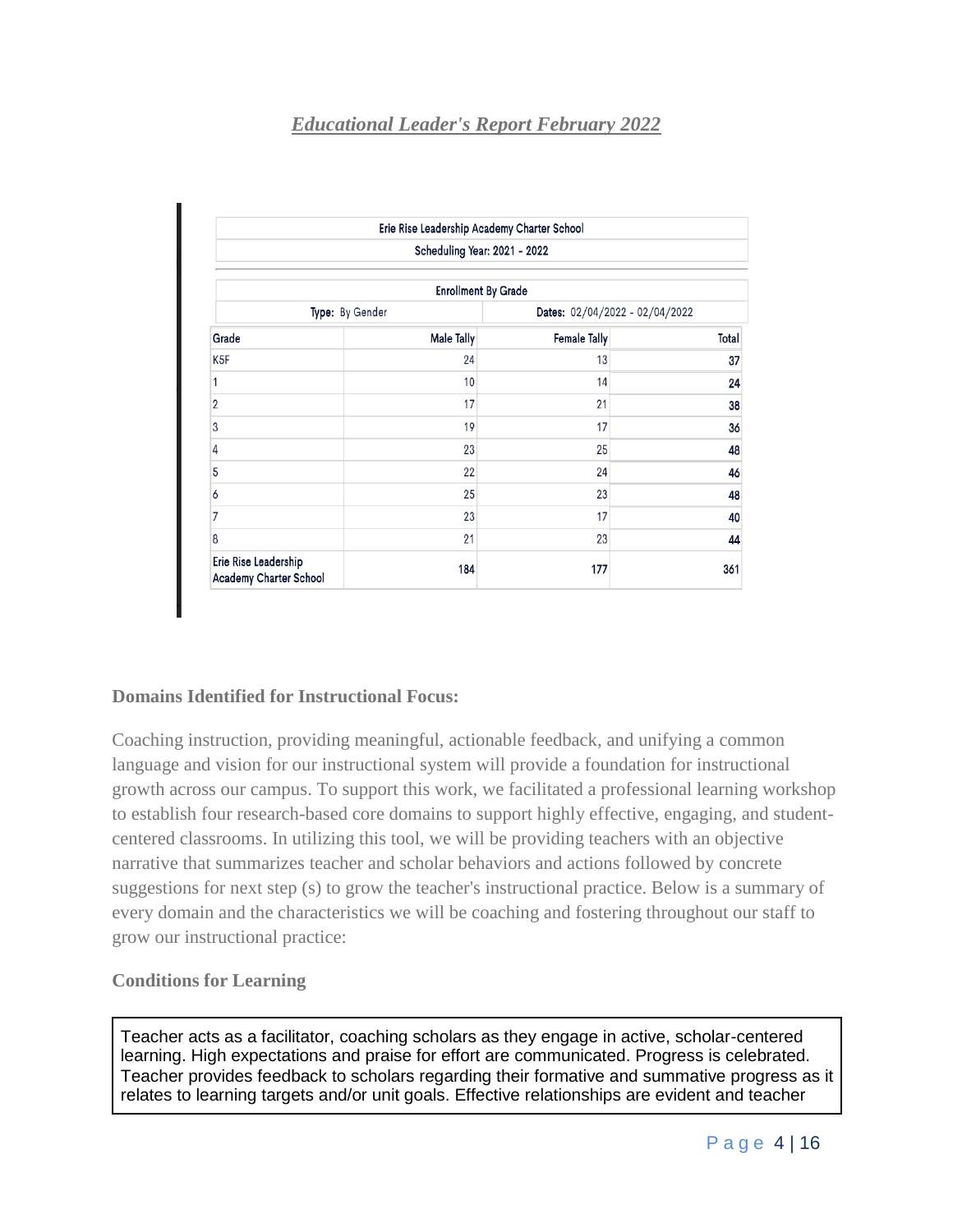behaviors foster a sense of classroom community. All scholars are engaged with learning and on task.

#### **Standards-Based Instruction and Learning**

Teacher uses a progression of standards-based learning targets (embedded within a performance scale) to identify critical content during the lesson. Teachers uses increasingly complex questions that require scholars to think critically about content. Teacher elicits evidence of scholar learning that is clearly aligned to standards. Scholars give, receive, and use feedback to improve their learning process and products. Scholars and teachers reflect on learning, the quality of scholar work, obstacles, and how to overcome them. Intervention is done for scholars not meeting standards and/or learning targets.

#### **Collaborative Learning**

Scholars work together to achieve a common goal. Scholars are responsible for their teammates' learning as well as their own; equal participation and individual accountability for learning and mastery of the learning target are present.

#### **Authentic Learning**

Teacher devises authentic projects and/or products that feature real-world context, tasks, tools, or impact - or speak to scholars' personal concerns, interests, and issues in their lives.

#### **Developing The Erie Rise Professional Learning Community:**

The highest performing school systems develop professional learning systems that are embedded into a school's daily work. To support our teachers' growth and mastery of standards-based instruction and learning, we have added a professional learning system that is taking place Monday through Thursday in a central meeting area where our leadership team is guiding teachers through a cycle of work that we are referring to as our, "Collaborative Learning Team Cycle," that includes:

1) Identifying Target Standards - we want to ensure that our teachers are strategic in the development of curriculum maps and emphasizing the most impactful standards.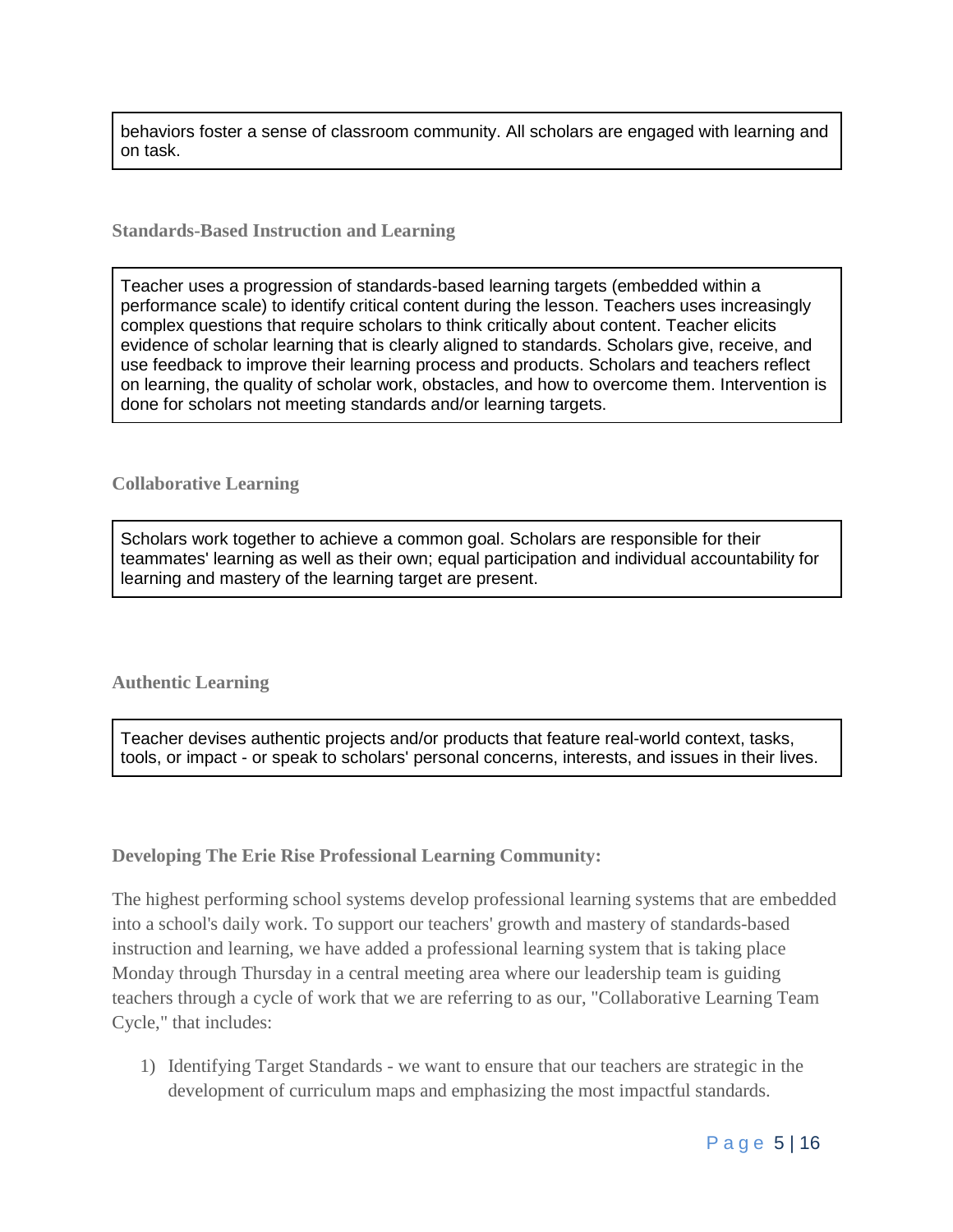- 2) Unwrapping Standards all teachers must develop mastery of what the level of student product required to show mastery at the depth of taxonomy called for by the standard.
- 3) Developing Standards-Based Target Unit Plan this tool will support teachers in the work of building unit plans around target standards while planning for a sequential learning progression that aligns with the deepening of thinking and product in terms of taxonomy. that emphasizes alignment between student product and Pennsylvania standards
- 4) Daily monitoring of student learning progression our teachers will work to monitor and track every student's mastery of daily learning targets and use this data to adjust and differentiate instruction as classes move through units of study.
- 5) Creating common formative assessments across grade levels this process will support our teachers in the goal of aligning classroom assessments with depths called for on state assessments.
- 6) Analyzing common formative assessment data analyzing student data routinely will allow teachers to identify individual student needs and to differentiate instruction accordingly so that all students get what they need to reach mastery of standards.

The majority of standards tested on state assessments call for students to be able to answer questions or produce work that aligns to the, "Analysis," level on Marzano's taxonomy. Teachers who teach the same curriculum on a given grade level become a, "Collaborative Learning" Team," (CLT) of teachers so that teachers who guide the same grade-level subjects work as a team to ensure alignment between student product and standards while strategically planning to differentiate instruction so that we can flexibly group students throughout a unit of study, allowing for closing of learning gaps, mastery of target standards, and enrichment as required by our students. For reference, below is Marzano's taxonomy, which we are utilizing to support our CLT system. It is our strategic goal that if all students reach, "Analysis," level thinking and product on all standards that we will significantly increase our students' performance on state assessments.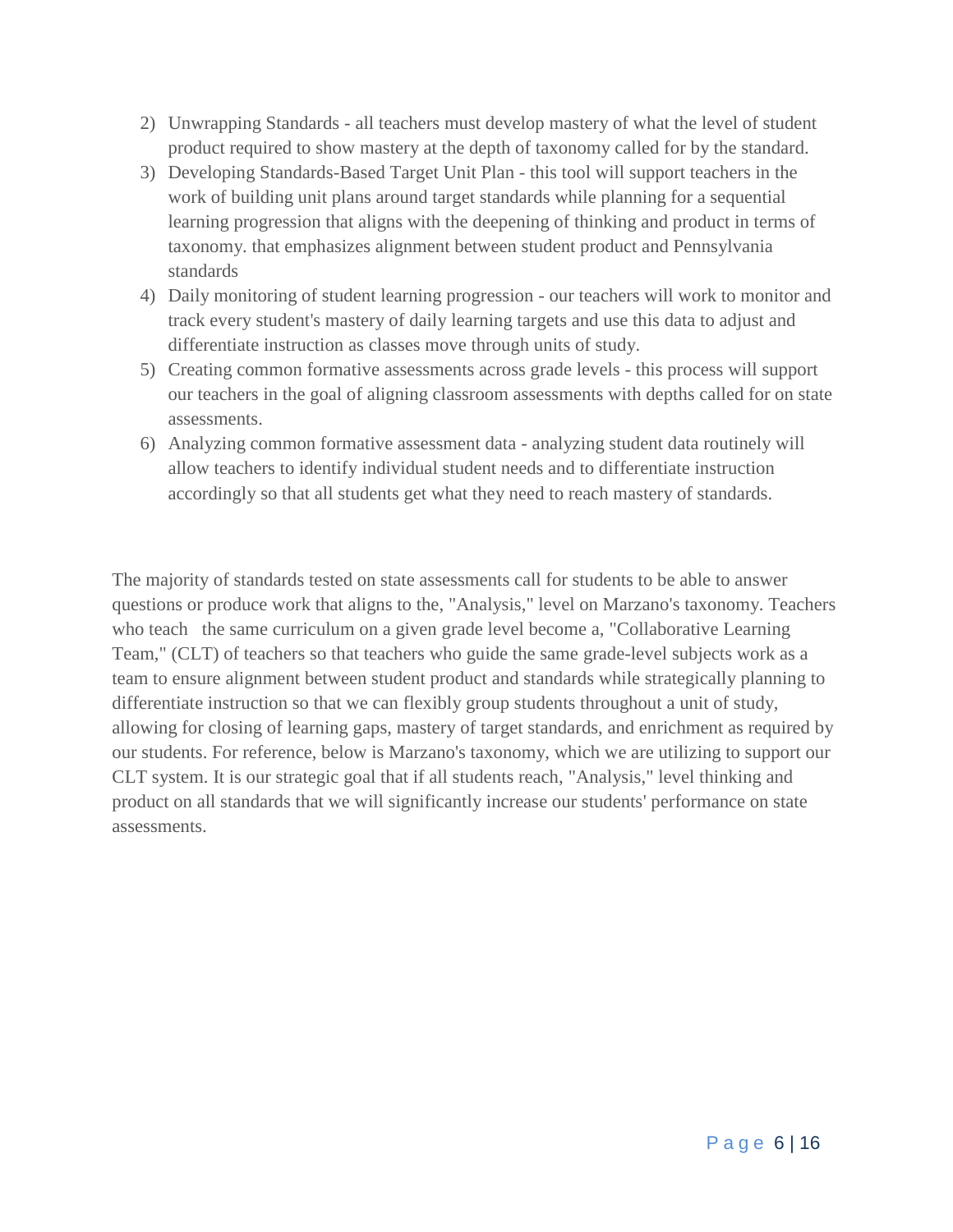| <b>Taxonomy</b><br>Level                                                                                             | Mental<br><b>Process</b> | <b>Terms and Phrases</b>                                                                                                                                                                                                                                                                                                                                                                                                          | <b>Question Stems</b>                                                                                                                                                            | <b>Products</b>                                                                                                                         |
|----------------------------------------------------------------------------------------------------------------------|--------------------------|-----------------------------------------------------------------------------------------------------------------------------------------------------------------------------------------------------------------------------------------------------------------------------------------------------------------------------------------------------------------------------------------------------------------------------------|----------------------------------------------------------------------------------------------------------------------------------------------------------------------------------|-----------------------------------------------------------------------------------------------------------------------------------------|
|                                                                                                                      | Recognizing              | choose from true/false; determine if the<br>following statements are true; identity<br>from a list; match; recognize; select<br>from a list                                                                                                                                                                                                                                                                                       | What is?<br>Where is?<br>How did<br>happen?                                                                                                                                      | Definition<br>Label<br>List<br>Description                                                                                              |
| <b>Retrieval:</b><br>Involves recalling<br>information from<br>permanent<br>memory                                   | Recalling                | answer; answer who, what, where,<br>when questions; define; describe;<br>exemplify; label; list; memorize; name;<br>recall; reproduce; state                                                                                                                                                                                                                                                                                      | When did?<br>How would you<br>show?<br>Who were the                                                                                                                              | Quiz/Test<br>Fact<br>Worksheet/<br>Workbook                                                                                             |
|                                                                                                                      | Executing                | add; apply; calculate; cite; collect;<br>compile; complete; compute; conduct;<br>decode; demonstrate; divide; draft;<br>edit; employ; execute; gather; gauge;<br>identify; implement; inform; locate;<br>make; manipulate; measure; multiply;<br>navigate; observe; perform; quantify;<br>quote; read; recite; report; retell; show;<br>solve; state; subtract; tabulate; use;<br>write                                           | main?<br>Which one?<br>How is?<br>Can you recall?<br>Can you select?<br>Can you list three?<br>Who was?<br>When did ______<br>happen?                                            | Highlight                                                                                                                               |
| Comprehension:<br>Requires<br>identifying what<br>is important and<br>placing that<br>information into<br>categories | Integrating              | answer; articulate; as; big idea;<br>capture; clarify; communicate;<br>comprehend; contextualize; convey;<br>delineate; describe how or why;<br>describe parts of; describe the effects;<br>describe the relationship between;<br>elaborate; explain the ways in which;<br>express; inform; make connections<br>between; narrate; orient; paraphrase;<br>present; question; recount; restate;<br>summarize; translate; understand | How would you<br>explain?<br>How would you<br>describe?<br>How would you<br>classify the type<br>of?<br>How would you<br>compare/contrast<br>? State or Interpret<br>in your own | Log/Journal<br>/Diary Entry<br>Quiz/Test<br>Graphic<br>Organizer<br>Recitation<br>Show and<br>Tell<br>Summary<br>Timeline<br>Collection |
|                                                                                                                      | Symbolizing              | act out; chart; compose;<br>conceptualize; construct; depict;<br>diagram; draw; exhibit; graph; illustrate;<br>imagine; map; model; outline; pretend;<br>produce; record; represent;<br>sequencing; show; symbolize; use<br>models; visualize; write                                                                                                                                                                              | words?<br>How will you<br>rephrase this<br>meaning?<br>What facts or ideas<br>show?                                                                                              | Explanation<br>Mind Map<br>Example<br>List<br>Label<br>Outline                                                                          |

### **Marzano Taxonomy – Question Stems, Products, Terms and Phrases**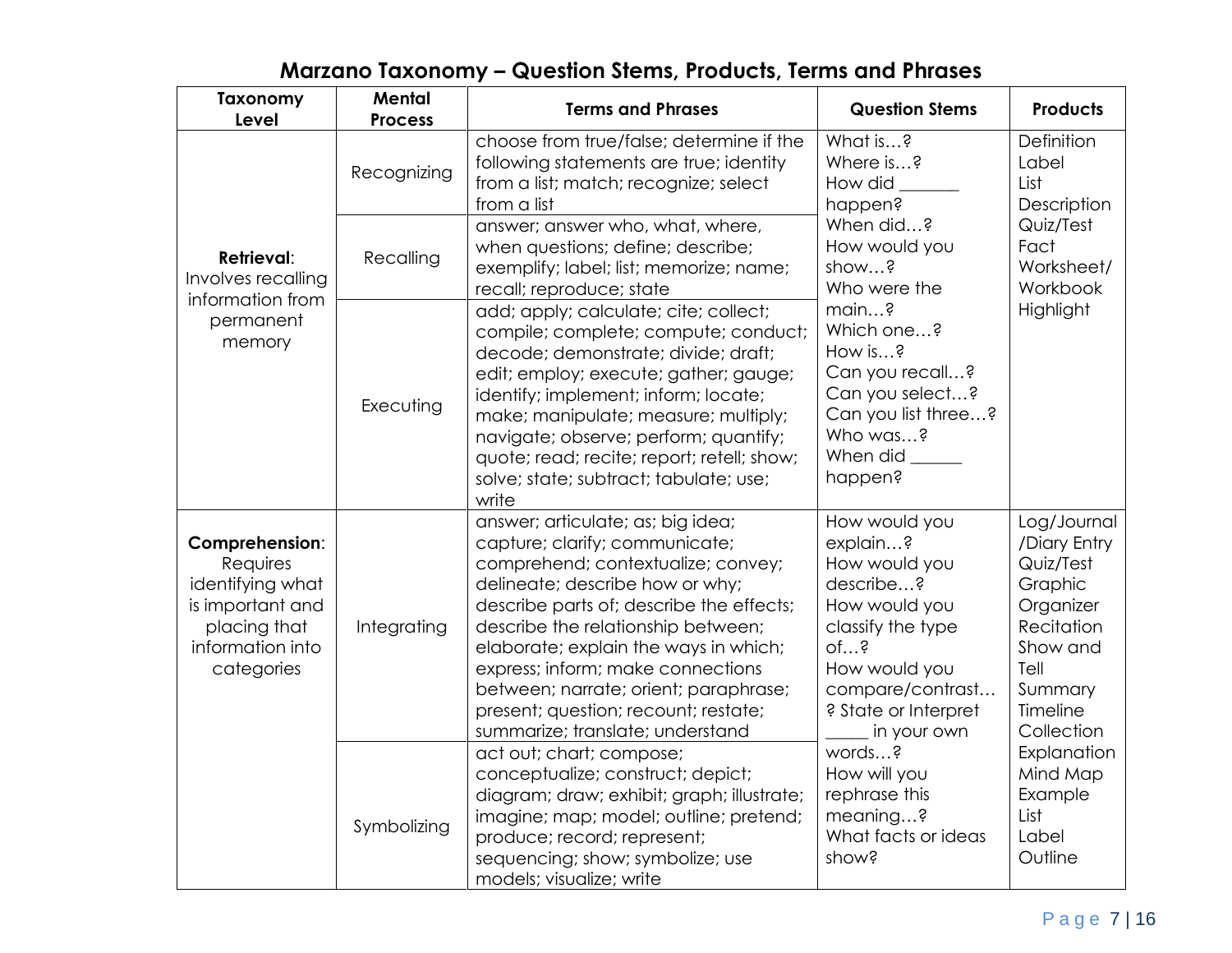| What is the main  |
|-------------------|
| idea of?          |
| Which statements  |
| support?          |
|                   |
| Can you explain   |
| what is           |
| happening?        |
| What is meant?    |
| What can you say  |
| about?            |
| Which is the best |
| answer?           |
| How would you     |
| summarize?        |

©2014 Learning Sciences International

### **Marzano Taxonomy – Question Stems, Products, Terms and Phrases**

| Taxonomy<br>Level | Mental<br><b>Process</b> | <b>Terms and Phrases</b>   | <b>Question Stems</b>          | <b>Products</b> |
|-------------------|--------------------------|----------------------------|--------------------------------|-----------------|
| <b>Analysis:</b>  |                          | associate; categorize;     | How would you use?             | Video/Podcast   |
| Involves          |                          | compare/contrast; connect; | What examples can you find to? | Report          |
| reasoned          |                          | correlate; create an       | How would you solve?           | Essay           |
| extensions of     | Matching                 | analogy or metaphor;       | How would you organize and     | Survey          |
| knowledge         |                          | detect; differentiate;     | show?                          | Spreadsheet     |
| and               |                          | discriminate; distinguish; | Show your understanding of?    | Database        |
| inferences to     |                          | examine similarities and   |                                | Performance     |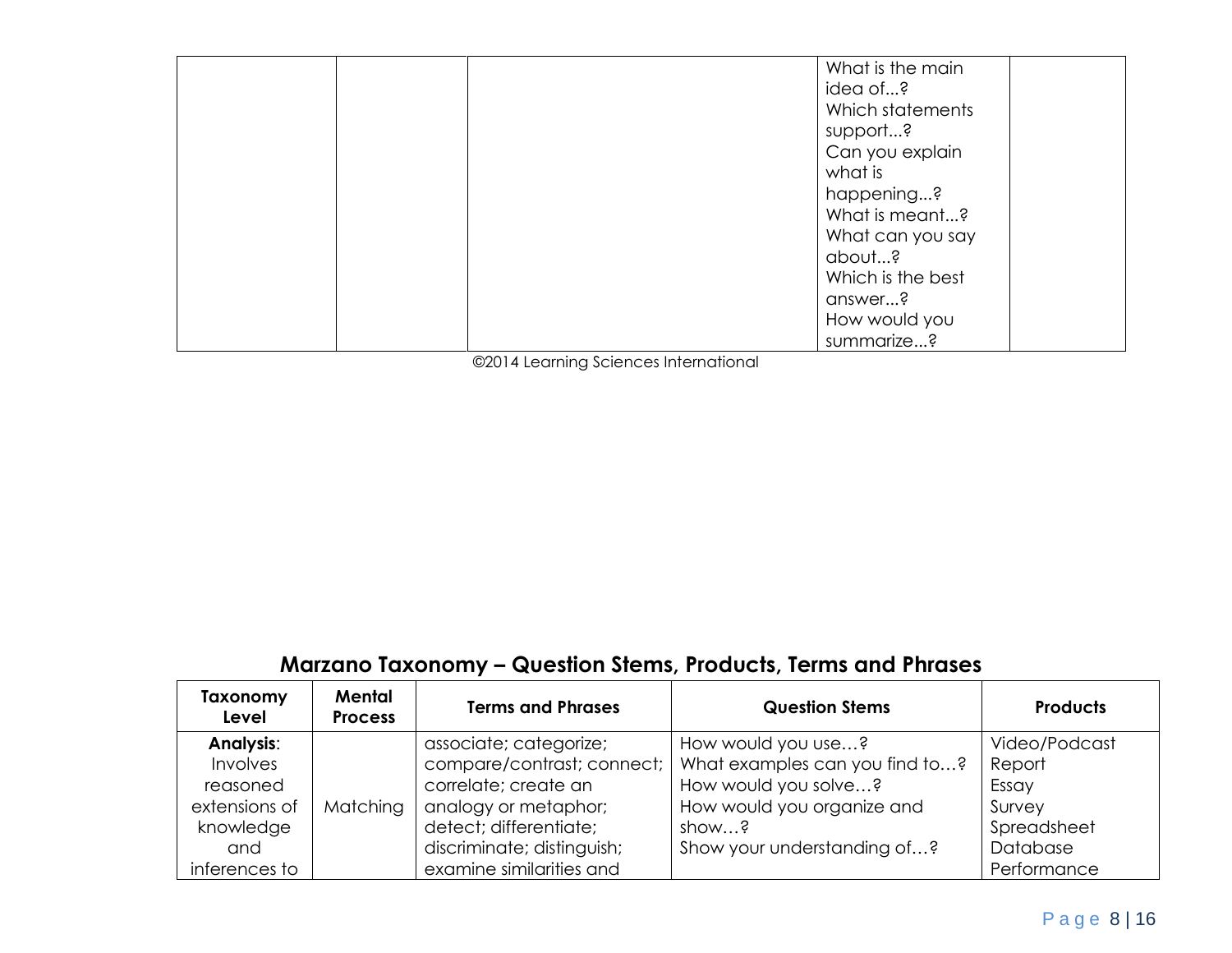| go beyond<br>what was<br>directly<br>taught |                     | differences; link; match;<br>relate; sort                                                                                                                                                                                                                                                                                                           | How would you apply what you<br>learned to develop?<br>What questions would you ask in<br>an interview with?<br>What other way would you plan<br>$10$ s<br>What would result if?                                                                                                                                                                                                         | Outline<br>Simulation<br>Abstract<br>Graph<br>Demonstration<br>Checklist<br>Presentation                      |
|---------------------------------------------|---------------------|-----------------------------------------------------------------------------------------------------------------------------------------------------------------------------------------------------------------------------------------------------------------------------------------------------------------------------------------------------|------------------------------------------------------------------------------------------------------------------------------------------------------------------------------------------------------------------------------------------------------------------------------------------------------------------------------------------------------------------------------------------|---------------------------------------------------------------------------------------------------------------|
|                                             | Classifying         | arrange; arrange by;<br>classify; combine; deepen;<br>file; group; identify a<br>broader category; identify<br>different types/categories;<br>improve; incorporate;<br>integrate; introduce; order;<br>organize; partition; rank; sort                                                                                                              | Make use of these facts to?<br>What elements would you choose<br>to change?<br>What facts would you select to<br>show?<br>What are the parts of features<br>of?<br>How is<br>___ related to?<br>Why do you think?<br>What is the theme?<br>What motive is there?<br>Can you list the parts?<br>What inference can you make?<br>What conclusions can you draw?<br>How would you classify? | Chart<br>Interview<br>Log/Journal/<br>Diary Entry Debate<br>Media Review/<br>Critique<br>Wiki<br>Illustration |
|                                             | Analyzing<br>Errors | assess; check; clarify;<br>critique; decompose;<br>decontextualize; detect;<br>diagnose; edit; evaluate;<br>identify errors or problems;<br>identify issues or<br>misunderstandings; modify;<br>reflect; revise                                                                                                                                     |                                                                                                                                                                                                                                                                                                                                                                                          |                                                                                                               |
|                                             | Generalizi<br>ng    | accomplish; achieve; apply;<br>build; compose; compile;<br>connect; create a principle;<br>derive; develop; devise;<br>draw conclusions; expand;<br>form; generalization or rule;<br>generalize; generate; infer;<br>initiate; interpret; publish;<br>trace the development of;<br>what conclusions can be<br>drawn; what inferences can<br>be made | How would you categorize?<br>Can you identify the parts?<br>What evidence can you find?<br>What is the relationship<br>between?<br>Can you distinguish between?<br>What is the function of?<br>What ideas justify?                                                                                                                                                                       |                                                                                                               |
|                                             | Specifying          | conclude; confirm; critique;<br>deduce; develop an<br>argument for; judge; justify;<br>make and defend; predict;<br>qualify; specify; under what                                                                                                                                                                                                    |                                                                                                                                                                                                                                                                                                                                                                                          |                                                                                                               |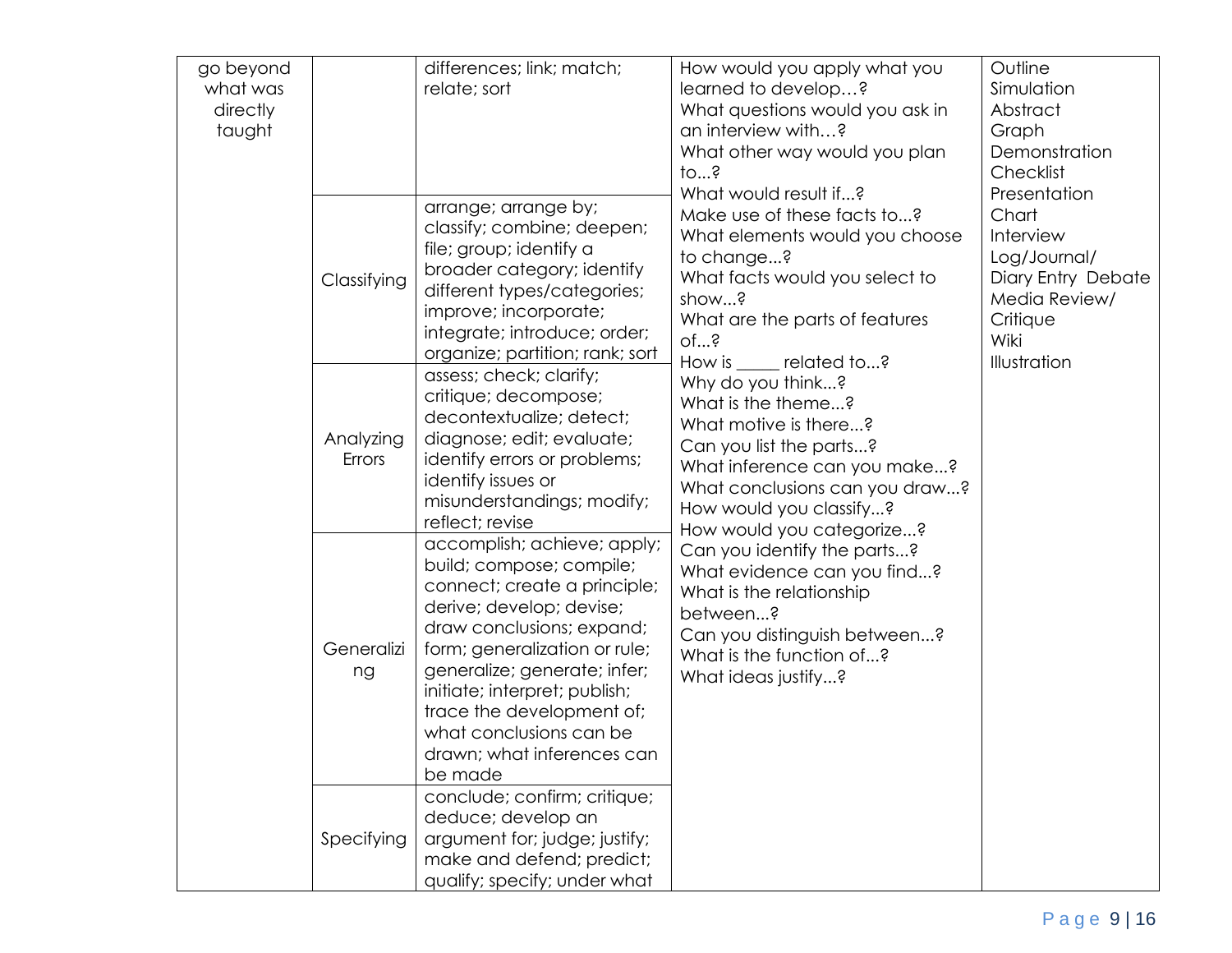| conditions; what would<br>have to happen |  |
|------------------------------------------|--|
|                                          |  |

©2014 Learning Sciences International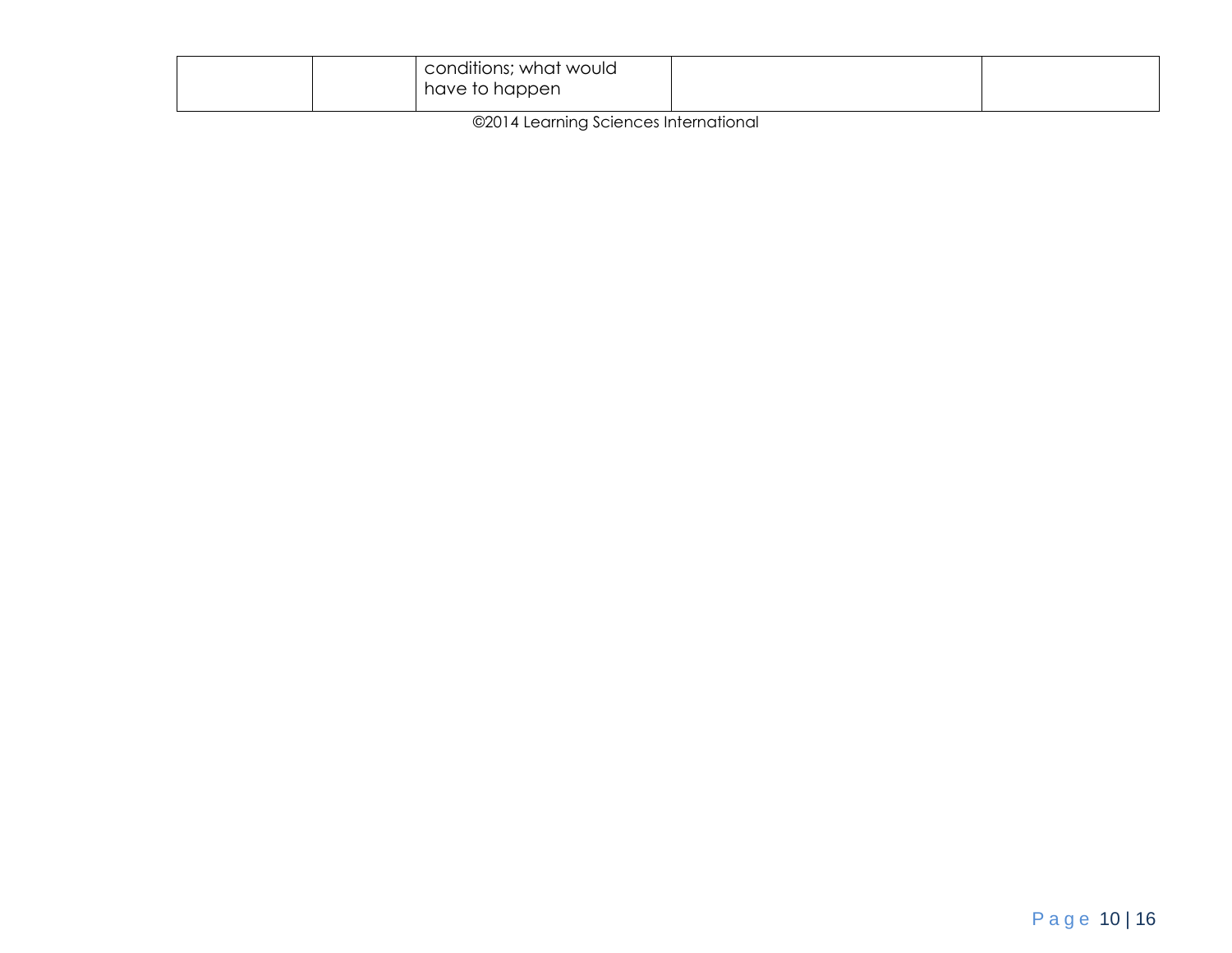| <b>Taxonomy Level</b>                                                                                    | <b>Mental</b><br><b>Terms and Phrases</b><br><b>Process</b> |                                                                                                                                                                                                                                                                                                                                                                | <b>Question Stems</b>                                                                                                                                                                                                                                                                                                                                                                                                                               | <b>Products</b>                                                                                                                                                                                                                                                                            |  |
|----------------------------------------------------------------------------------------------------------|-------------------------------------------------------------|----------------------------------------------------------------------------------------------------------------------------------------------------------------------------------------------------------------------------------------------------------------------------------------------------------------------------------------------------------------|-----------------------------------------------------------------------------------------------------------------------------------------------------------------------------------------------------------------------------------------------------------------------------------------------------------------------------------------------------------------------------------------------------------------------------------------------------|--------------------------------------------------------------------------------------------------------------------------------------------------------------------------------------------------------------------------------------------------------------------------------------------|--|
| Knowledge<br>Utilization:<br>Requires students<br>to apply or use<br>knowledge in<br>specific situations | Experimenting                                               | based on the explanation<br>what can be predicted;<br>claim; conjecture;<br>consider; devise;<br>experiment; explore;<br>formulate; generate and<br>test; how can this be<br>explained; how would you<br>determine if; how would<br>you test that; hypothesize;<br>inspect; invent; prove;<br>simulate; test the idea that;<br>verify; what would happen<br>if | Do you agree with actions?<br>With the outcome?<br>What is your opinion of?<br>How would you prove?<br>Disprove? Can you assess<br>the value or importance<br>$of$ ?<br>Would it be better if?<br>Why did they (the character)<br>choose? What would you<br>recommend?<br>How would you rate the?<br>What would you cite to<br>defend your actions?<br>How could you determine?<br>What choice would you have<br>made? How would you<br>prioritize? | Investigation<br>Evaluation<br>Community Service Project<br>Debate<br>Conclusion<br>Video/Film/Documentary<br>Short Story Advertisement<br>Plan<br>Video/Board Game<br>Panel<br>Song<br>Media Product Illustration<br>Persuasive Speech Mobile<br>App<br><b>Research Report</b><br>Verdict |  |
|                                                                                                          | Investigating                                               | argue; compose; construct<br>an argument; debate;<br>dissect argument; find out<br>about; how and why did<br>this happen; inquire;<br>inspect; investigate; probe;<br>prove; research; search;<br>seek; study; take a position<br>on; what are the differing<br>features of; what would<br>have happened if                                                    | What judgment would you<br>make about?<br>Based on what you know,<br>how would you explain?<br>What information would you<br>use to support the view?<br>How would you justify?<br>What data was used to make<br>the conclusion?<br>Why is it better that?                                                                                                                                                                                          |                                                                                                                                                                                                                                                                                            |  |

### **Marzano Taxonomy – Question Stems, Products, Terms and Phrases**

©2014 Learning Sciences International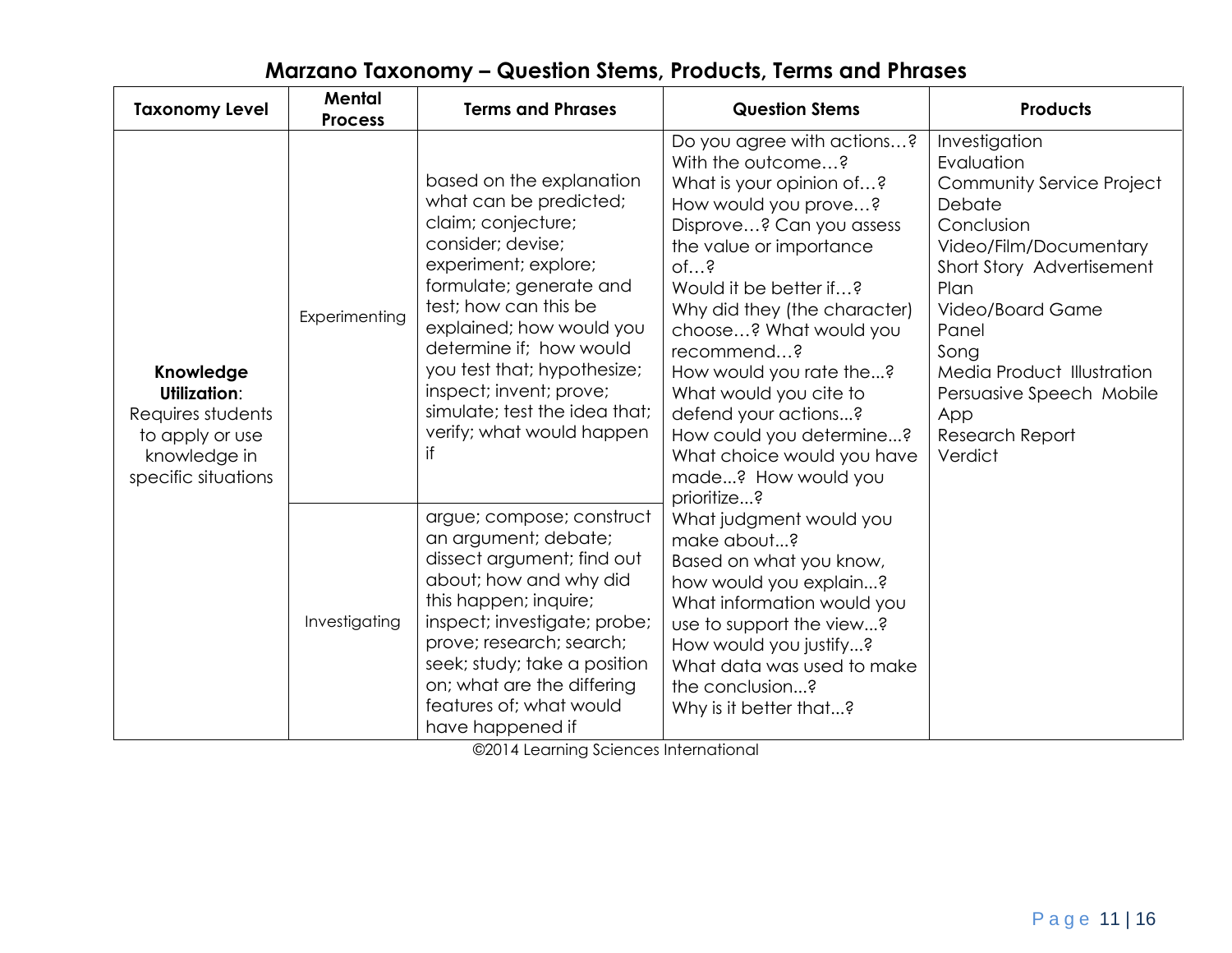| <b>Taxonomy Level</b>                        | <b>Mental</b><br><b>Process</b> | <b>Terms and Phrases</b>                                                                                                                                                                                                                                                                                                                                                                                    | <b>Question Stems</b>                                                                                                                                                                                                                                                                                                                                                                                              | <b>Products</b> |
|----------------------------------------------|---------------------------------|-------------------------------------------------------------------------------------------------------------------------------------------------------------------------------------------------------------------------------------------------------------------------------------------------------------------------------------------------------------------------------------------------------------|--------------------------------------------------------------------------------------------------------------------------------------------------------------------------------------------------------------------------------------------------------------------------------------------------------------------------------------------------------------------------------------------------------------------|-----------------|
| <b>Knowledge Utilization:</b><br>(Continued) | Decision<br>Making              | choose alternatives; decide for<br>or against; determine; establish<br>a criteria for; generate; prioritize;<br>question; reach your goal by;<br>reason; recommend; select the<br>best among the following<br>alternatives; what is the best<br>way; which among the following<br>would be the best; which of<br>these is most suitable; solutions<br>for; establish a criteria for; take a<br>position for | What changes would you make to<br>solve?<br>How would you improve?<br>What would happen if?<br>Can you elaborate on the reason?<br>Can you propose an alternative?<br>Can you invent?<br>How would you test?<br>Can you formulate a theory for?<br>Can you predict the outcome if?<br>How would you estimate the results<br>for $\frac{3}{5}$<br>What facts can you compile?<br>How would you adapt ____ to create |                 |
|                                              | Problem<br>Solving              | adapt; adjust; audit; challenge;<br>decipher; deduce; determine a<br>way to; develop a strategy to;<br>figure out a way to; generate;<br>how will you reach your goal<br>under these conditions; how<br>would you overcome; inspect;<br>invent; modify; overcome;<br>predict; reason; recommend;<br>resolve; simulate; solve;<br>surmount; test; transform                                                  | a different?<br>How could you change (modify) the<br>plot (plan)?<br>What could be done to maximize<br>(minimize)?<br>What way would you design?<br>What could be combined to improve<br>(change)?<br>Suppose you could ______ what would<br>you do?<br>Can you construct a model that<br>would change?<br>Can you think of an original way for<br>the?                                                            |                 |

### **Marzano Taxonomy – Question Stems, Products, Terms and Phrases**

©2014 Learning Sciences International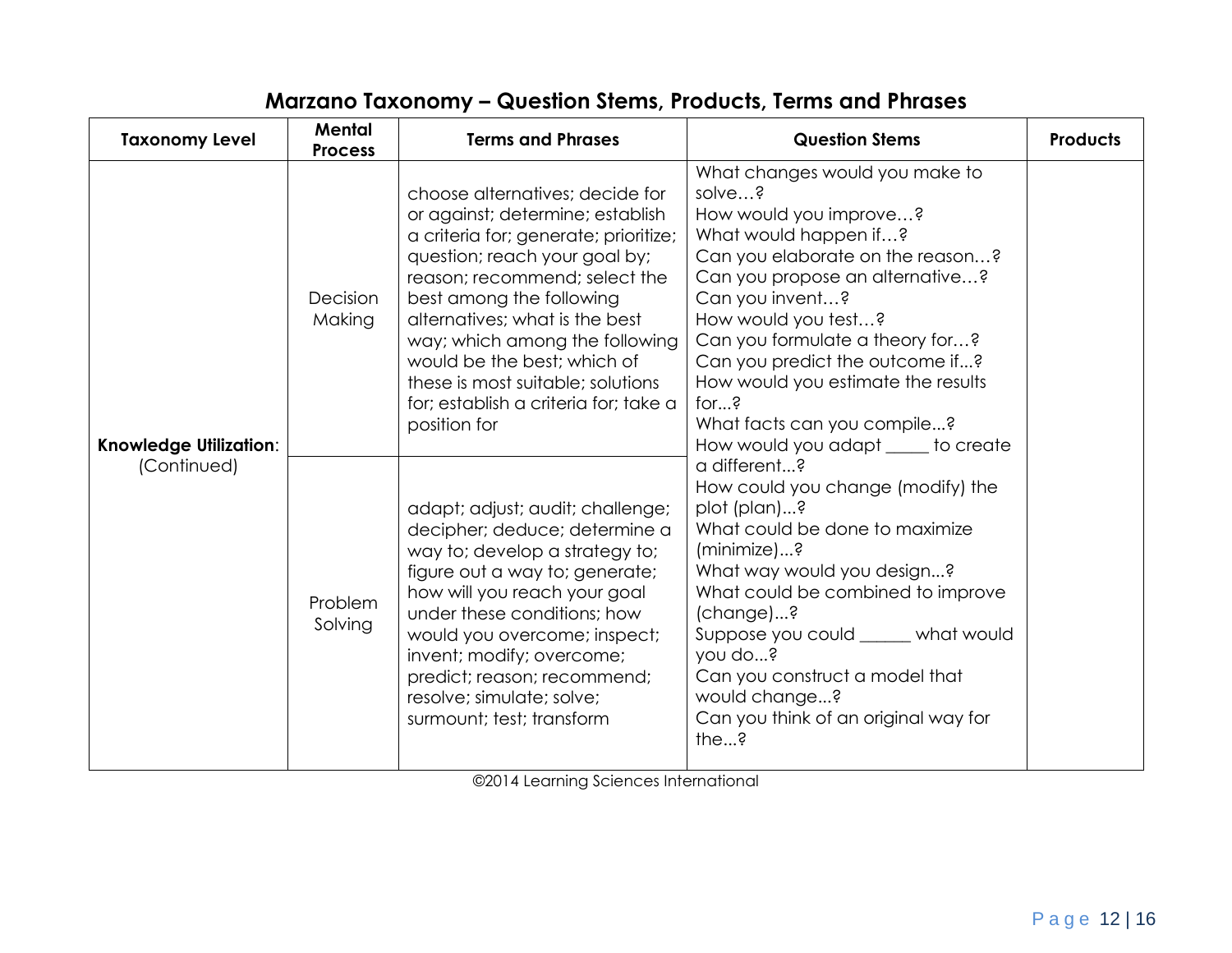### **February 17 2022**

### **Human Resources/Compliance Report**

#### **HR is requesting the following approvals:**

- 1. Ms. Marissa Rupp School Nurse (RN)
- 2. Robert Sutton Director of IT
- 3. Ms. Rebecca Wolfe Teacher (PA certified Prek 4)
- 4. Roy Hinton Security
- 5. Ms. Jane Ross Instructional Coach (PA certified Principal K-12, K-6)
- 6. Ms. Lauren Schroeder Special Ed K 8, 4 8 Middle School, 7 8 ELA
- 7. Alexis Ortiz Classroom Aide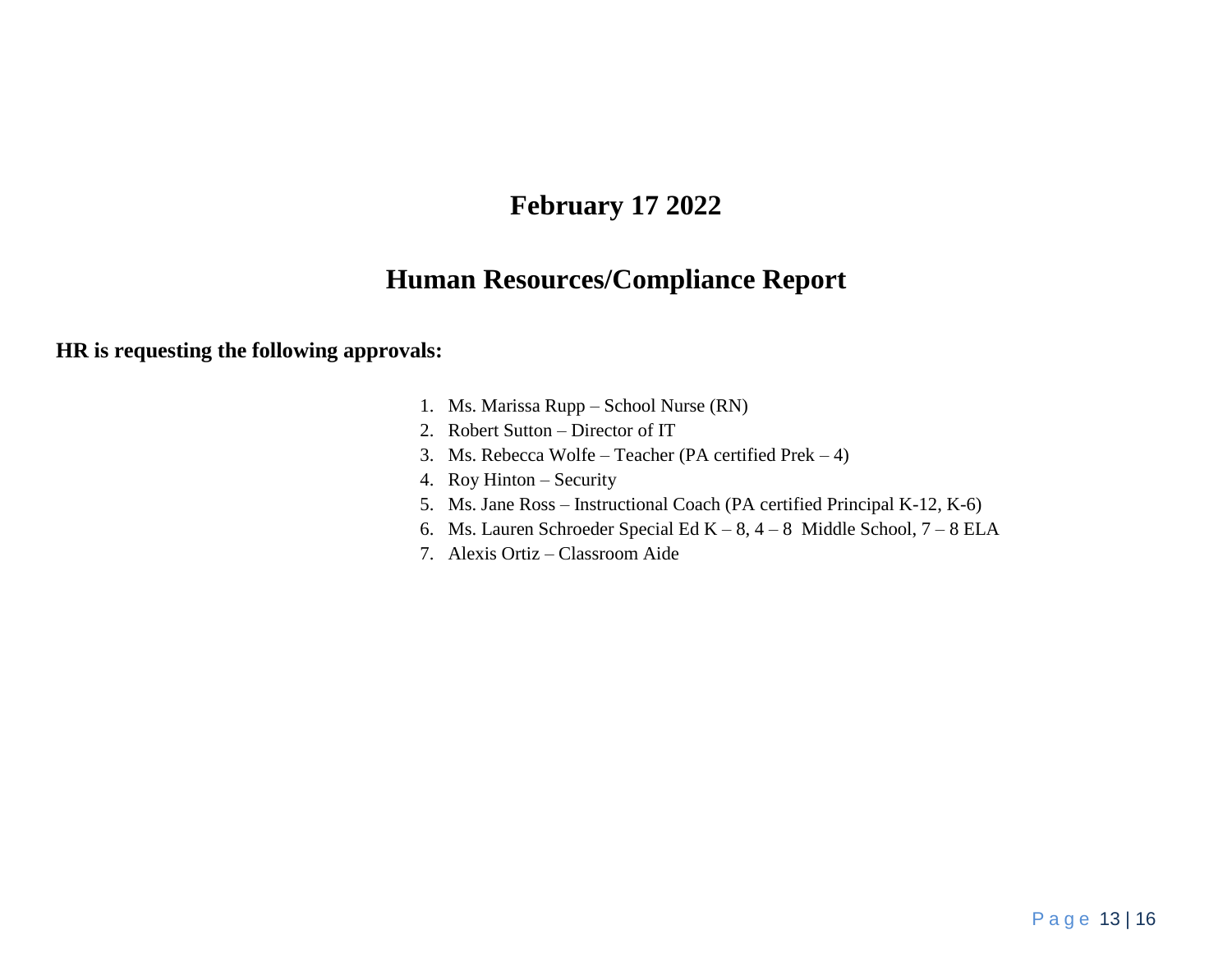# **Erie Rise Leadership Academy Charter School Rise Family Organization Update** January 20, 2022

#### **Special Programs/Activities:**

#### **Special Programs/Activities:**

- IBL Basketball League play for the boys is underway. At the time of this report the boys are 2-1 in league play. The (5) teams representing the league are Community Country Day School (CCDS); Discovery Maritime (DCM); Erie Rise (ERLA); Luther Memorial Academy (LMA) and Wiley Community Charter School (WCCS)
- The Erie Rise Boys have participated in the Mercyhurst Prep Tournament and the Blessed Sacrament Tournament.
- The RFO is soliciting support from community agencies, organizations to support the Erie Rise store by making donations to recognize and acknowledge positive behavior among Erie Rise Students.
- Working with the Erie Rise Social Services Department to provide clothing support, food and toiletries for Transitional, Homeless Students and other students of need.

#### **Upcoming Events/Take Charge**

- Assist the Erie Rise celebration of Black History Month.
- The Save Around Book is available from the RFO at a cost of \$25.00.
- The Pulakos Easter Candy Project will kick off after the first of the year.
- Collecting Box Tops for Education to be redeemed for financial support to the RFO. Encouraging families, teachers, board members and administrators to submit Box Tops t the Rise Office.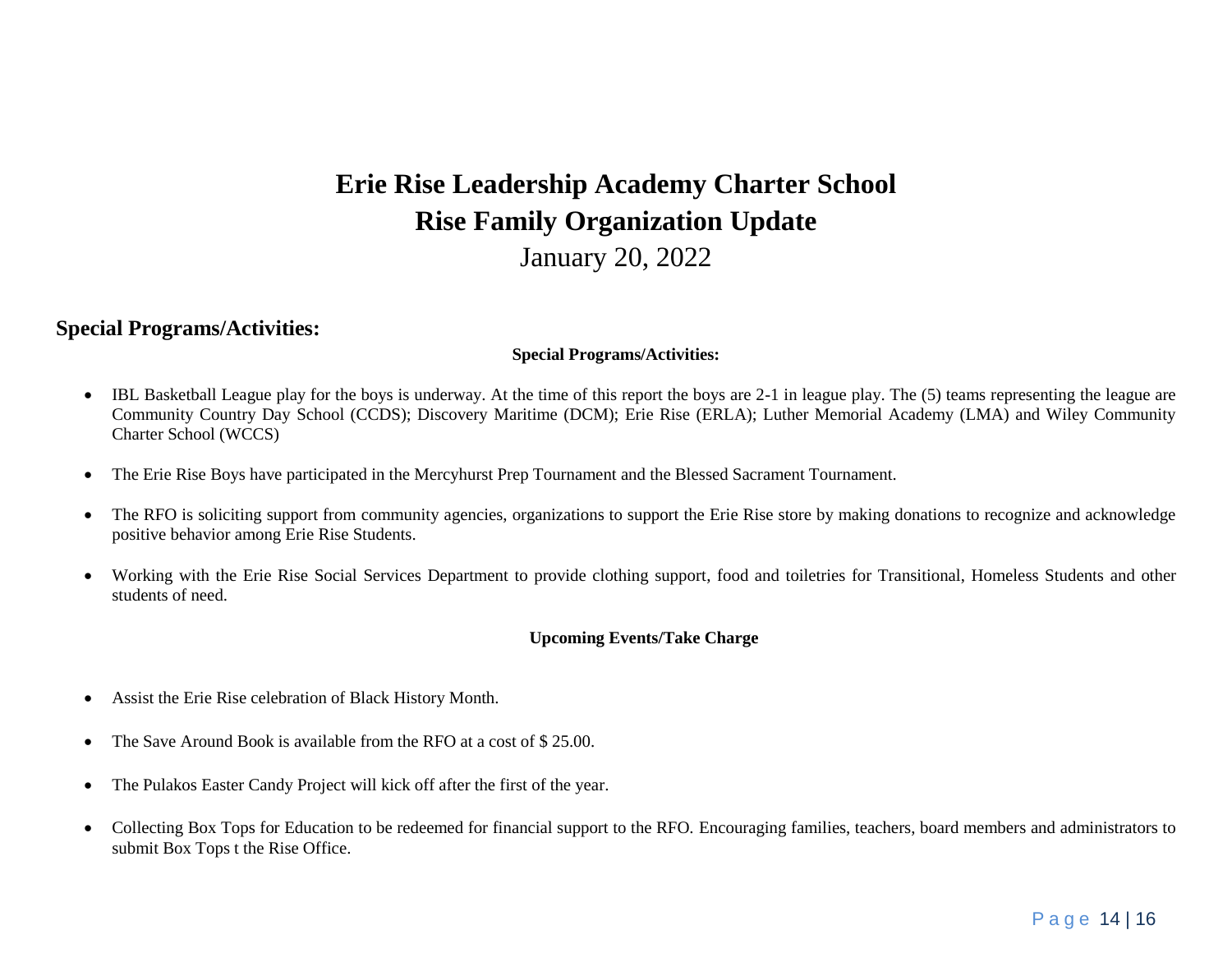Making contacts with local stores (Walmart, Target and others) to expand the Rise Network of community supporters.

|                                   | <b>Erie Rise-Rise Family Organization Treasurer's</b><br><b>Report</b> | 2/17/2022                                        |         |            |
|-----------------------------------|------------------------------------------------------------------------|--------------------------------------------------|---------|------------|
|                                   |                                                                        | <b>Savings Account</b>                           |         |            |
|                                   |                                                                        |                                                  |         |            |
|                                   |                                                                        |                                                  |         |            |
| <b>Beginning Balance</b>          |                                                                        |                                                  |         | \$2,599.90 |
| 1/7/2022                          | <b>Dividend</b>                                                        | \$0.21                                           |         |            |
|                                   |                                                                        |                                                  |         |            |
|                                   |                                                                        |                                                  |         |            |
| <b>Ending Balance</b>             |                                                                        |                                                  |         | \$2,539.90 |
| 2/17/2022                         |                                                                        |                                                  |         |            |
|                                   |                                                                        |                                                  |         |            |
|                                   | <b>Report</b>                                                          | <b>Erie-Rise Family Organization Treasurer's</b> |         |            |
|                                   |                                                                        | <b>Checking Account</b>                          |         |            |
|                                   |                                                                        |                                                  |         |            |
| <b>Adjusted Beginning Balance</b> |                                                                        |                                                  |         | \$1,606.68 |
| 1/7/2022                          |                                                                        |                                                  |         |            |
|                                   |                                                                        |                                                  |         |            |
|                                   |                                                                        |                                                  |         |            |
| <b>Funds Received:</b>            |                                                                        |                                                  |         | \$243.00   |
| Erie Rise (Reimbursement)         |                                                                        | \$243.00                                         |         |            |
| Note: IBL Official                |                                                                        |                                                  |         |            |
| Fee's                             |                                                                        |                                                  |         |            |
|                                   |                                                                        |                                                  |         |            |
|                                   |                                                                        |                                                  |         |            |
| <b>Expenses:</b>                  |                                                                        |                                                  |         | \$84.37    |
|                                   |                                                                        |                                                  |         |            |
| Sam's Club                        |                                                                        |                                                  | \$54.22 |            |
| Note: Basketball Team (Gator Aid) |                                                                        |                                                  |         |            |